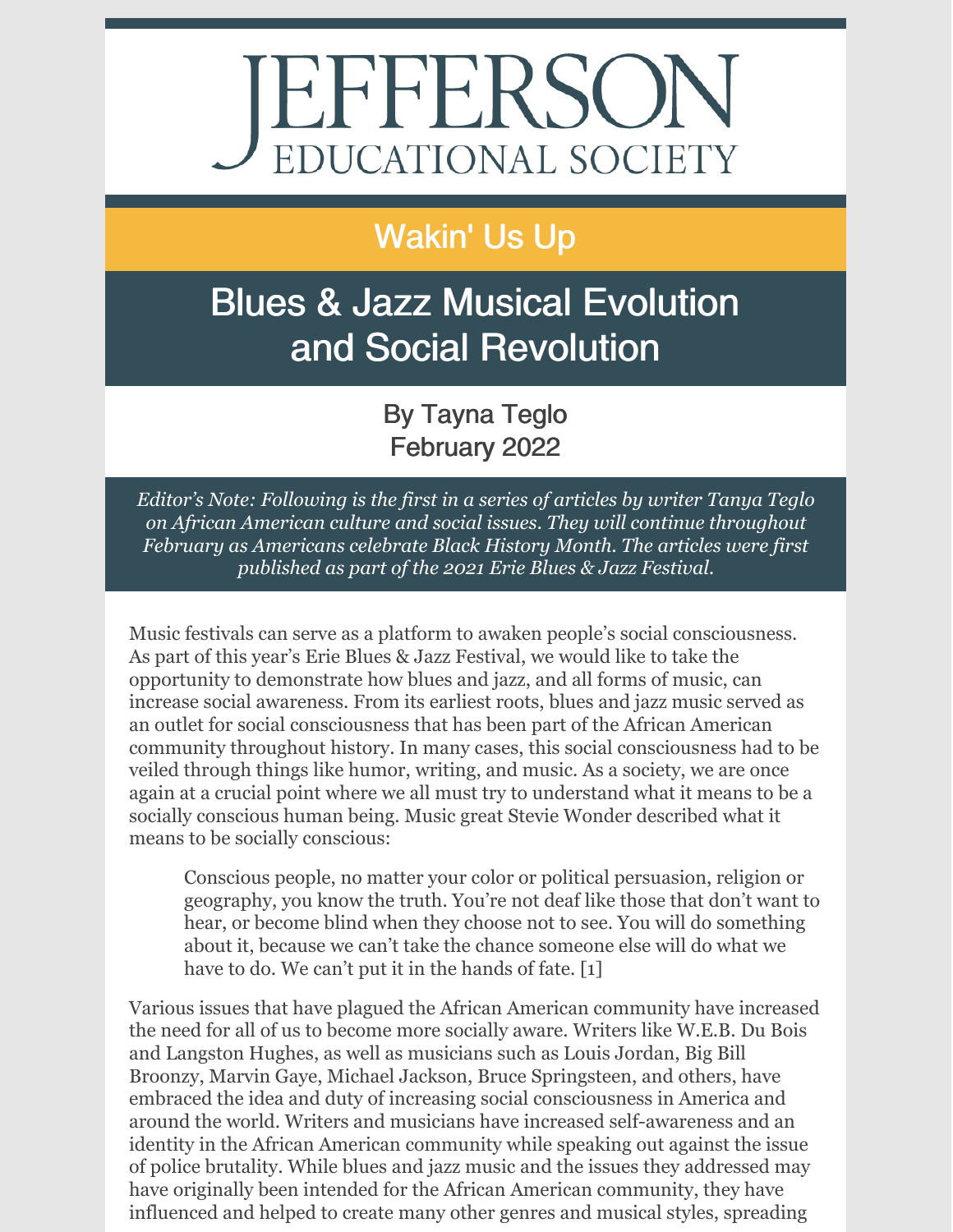their messages broadly across American culture.

Throughout African American history, social issues such as police brutality had to be sung or written about in subtle coded ways using a technique that will forever be attributed to author W.E.B. Du Bois. Du Bois lent authority to the idea of double consciousness, double meaning, and made masking a staple in African American culture. In his work "The Souls of Black Folk," William Edward Burghardt Du Bois explained the idea of double consciousness:

The Negro ... a sort of seventh son, born with a veil, and gifted with second sight in this American world – a world which yields him no true self consciousness, but only lets him see himself through the revelation of the other world. It is a peculiar sensation, this double-consciousness, this sense of always looking at one's self through the eyes of others, of measuring one's soul by the tape of a world that looks on in amused contempt and pity. One ever feels his two-ness – an American, a Negro; two souls, two thoughts, two unreconciled strivings; two warring ideals in one dark body.  $\lceil 2 \rceil$ 

Finding one's identity and a sense of respect in America was a struggle that blues and jazz artists often sung about. Big Bill Broonzy [recorded](https://www.youtube.com/watch?v=k0c1c0ZsTLA) "Black, Brown, and White," in which he sang: "They said if you was white should be all right. If you was brown stick around, but as you black, oh brother Get back, get back, get back." [3]

The idea of knowing that American society was not set up to value someone who was African American was not only sung about in songs but written about by poets as well. Langston Hughes commented on the search for identity and what it felt like to live in a society in which one struggled to achieve his or her goals. He questioned what became of the individual and how he or she would react. His poem titled "Harlem" poses the problem in a unique way:

What happens to a dream deferred? Does it dry up Like a raisin in the sun Does it stink like rotten meat? Or crust and sugar over – Like a syrupy sweet? Maybe it sags Like a heavy load Or does it explode?  $[4]$ 

As the African American community struggled to find its own identity, many elements in American society served as a reminder that if someone were black or of a different race, he or she was not viewed or given the same treatment as those within the majority. This inequality continues to this day. How a group views and has been treated by authority figures can undermine its sense of self-worth and identity.

The issue of police brutality has had a long history of creating a great social stigma and fear in the African American community, giving journalists and musicians an avenue to sing and fight against this particular injustice. African American newspapers like *The Pittsburgh Courier* and *The Chicago Defender* often carried columns that spoke about social issues and injustices that affected the African American community. In 1949, newspaper columnist Nat D. Williams took the opportunity to use his pen to speak out against police brutality, but he did so in a comical manner:

Most of the time the average officer didn't get down to down-right laughing until he was 'laughing fit to kill' while busily applying his billy, black-jack, foot, fist, or pistol barrel to the anatomy of some poor and unfortunate son or daughter of Ham. A white officer said, 'that in most cases when the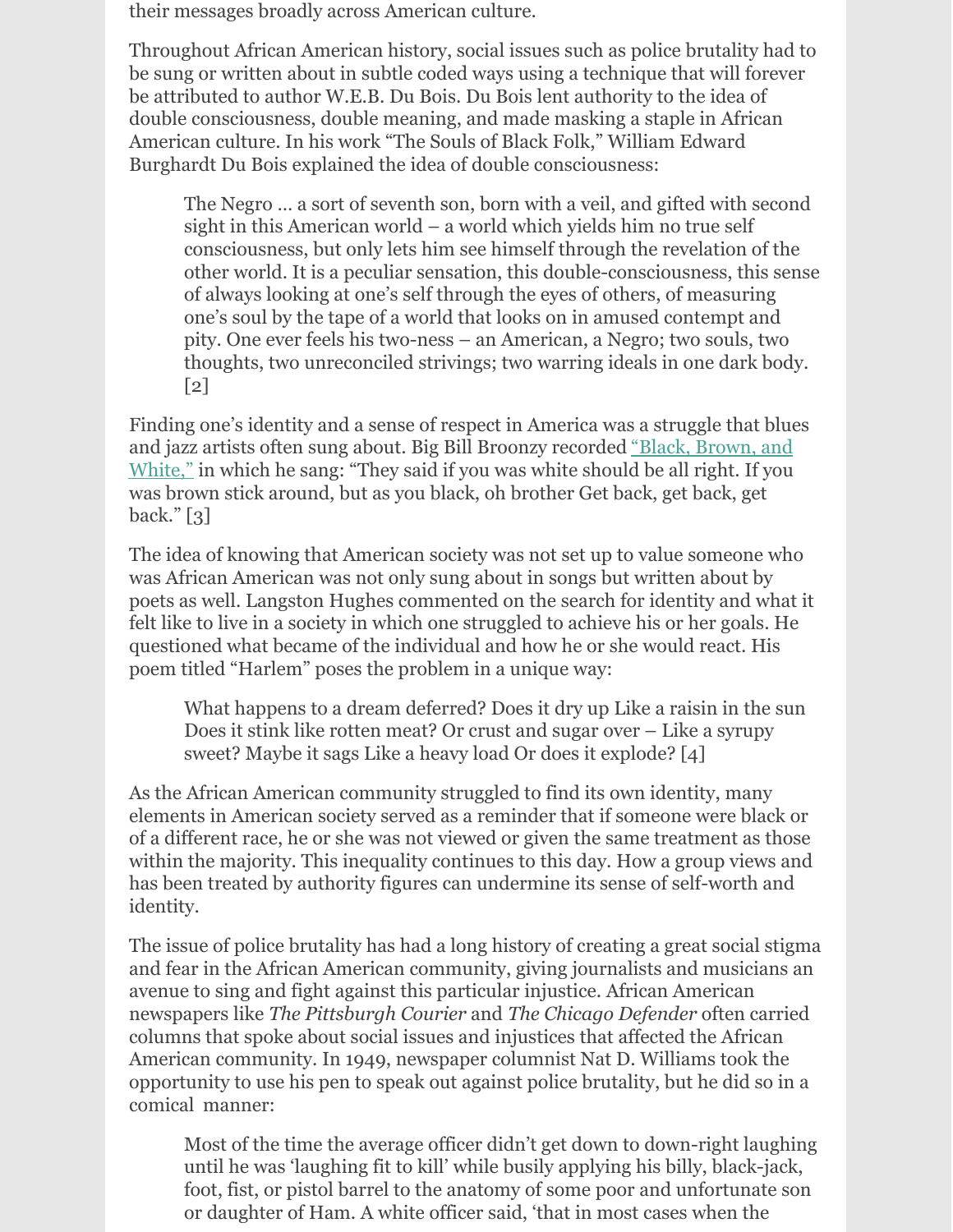average Negro is approached for questioning by an officer, the first thing the Negro replies to any question, however mild or undiscriminating, is 'Suh?' So, in order to save time and thus avoid obstructing the process of law and order, many officers had found it an effective and profitable technique just to knock the 'suh' out of the suspect and then go ahead with the questioning and the arrest.  $[5]$ 

The Memphis Police Department made an effort to improve community relations and curtail crime by hiring African American police officers in 1951. Williams remembered that there was a cultural shift on Beale Street because the people were tired of "harboring murderers, thieves, confidence men, crap shooters, and the like in their respectableness."

Williams also wanted citizens to be wary that just because an African American police officer was hired or on the scene, it did not necessarily mean easier treatment of the community at the hands of the police. "Negro officers will arrest them just as quickly as white officers when they are violating the law. … The average Negro seems to feel that when an officer of the colored persuasion walks up to him … African American officers, know the proper procedure in such incidences [of violence] … is the immediate application of a nightstick or blackjack." [6] The efforts that were made in Memphis by the police department did not signify a trend. Musicians were still singing about the issue of police brutality and finding an identity in blues and jazz music.

The song, "Saturday Night Fish Fry" sung by Louis Jordan, who was a jazz and jump blues artist, appeared to be talking about a fun social gathering, but it highlighted the issue of police brutality. The lyrics were:

Now the women were screamin' and jumpin' and yellin'. The bottles was flyin' and the fish was smellin'. And way up above all the noise they made Somebody hollered, 'Better get out of here, this is a raid'. Now I didn't know we was breakin' the law. But somebody reached up and hit me on the jaw. They had us blocked off from the front to the back. And they was puttin' 'em in the wagon like potato sacks. Now I tried to crawl under a bathtub when the policeman said, 'Where you goin' there, bub?' Now they got us out of there like a house afire. Put us all in that Black Maria. Now, they might have missed a pitiful few, but they got poor me and my buddy too we headed for jail in a dazed condition. They booked each one of us on suspicion now my chick came down and went for my bail. And finally got me out of that rotten jail. Now if you ever want to get a fist in your eye just mention a Saturday night fish fry. I don't care how many fish in the sea, but don't ever mention a fish to me.  $[7]$ 

**Subscribe to JES [Publications](https://lp.constantcontactpages.com/su/OYSOPRt/PublicationsSubscription?source_id=e7a71ce4-3768-4471-9b8d-0f1080ab2ae3&source_type=em&c=) Emails! [Subscribe](https://lp.constantcontactpages.com/su/TXbaxH2/BookNotesSubscription?source_id=e7a71ce4-3768-4471-9b8d-0f1080ab2ae3&source_type=em&c=) to Book Notes Emails!**

#### **ABOUT THE AUTHOR**